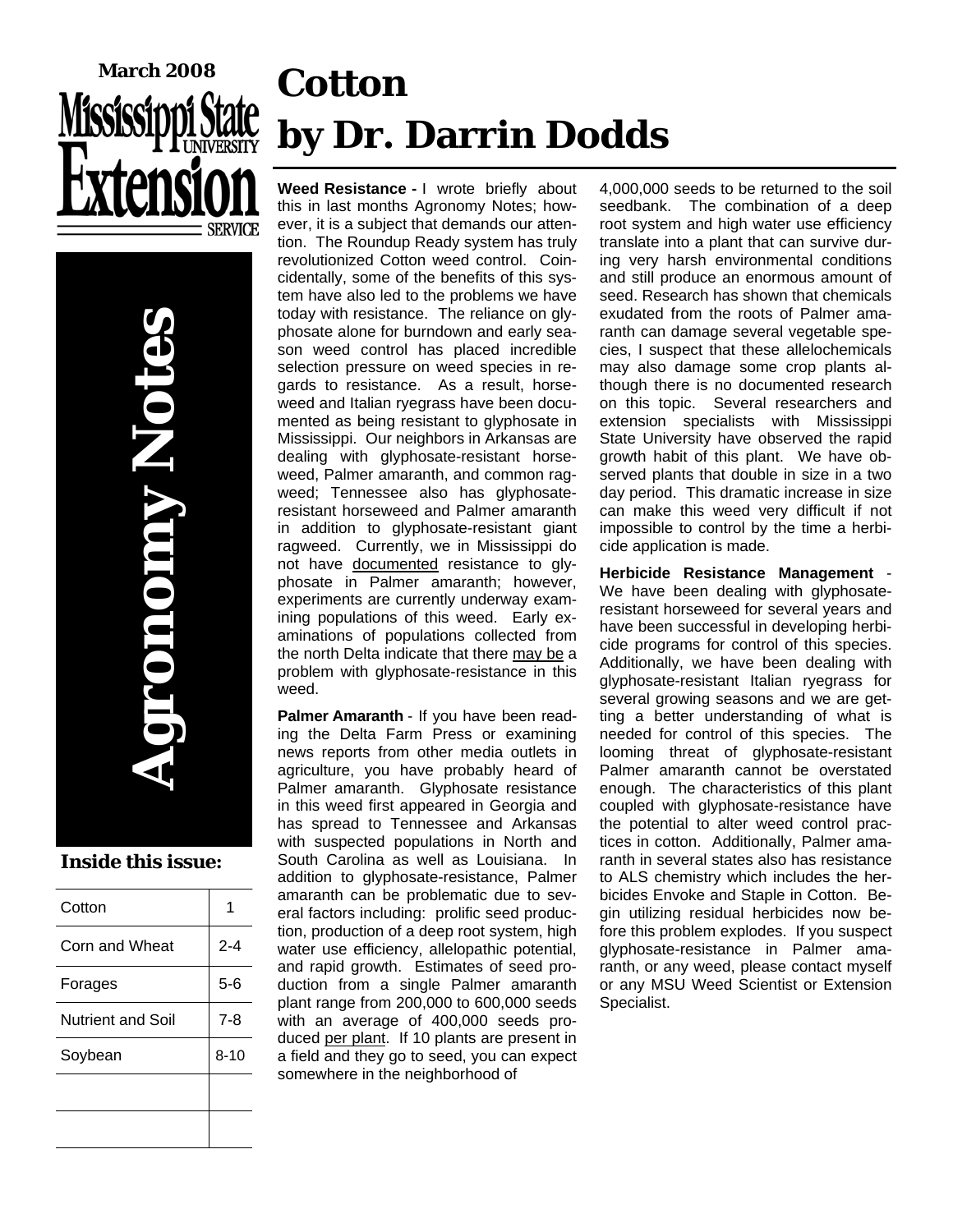## **Corn by Dr. Erick Larson**

**Continuous corn expectations and management -** The production benefits associated with crop rotation generally diminish every year after the first year in a rotation system. Additional yield, soil improvements, weed control, and reniform nematode benefits are sometimes realized by two consecutive years of corn, particularly if the field has been continuously cropped for a long time. However, yields will gradually decline and pest problems substantially arise the longer corn is grown continuously. Continuous corn cropping substantially increases the likelihood of disease infection and weed competition which will cut yield level or increase management expenses. Thus, I normally do not suggest growing corn in the same field for more than two consecutive years. If you chose to plant continuous corn, my primary suggestion is to select hybrids with resistance to foliar diseases which survive on corn residue. Northern corn leaf blight did reduce yield of susceptible corn hybrids planted in Mississippi fields following corn in 2004.

**Planting Pitfalls –** Early planting is a well-known component of successful corn production, since environmental stress normally increases during the summer, reducing yield potential of late-planted corn. However, rushing the process often instigates problems that overwhelm the benefits of early planting. Southern growers often hurry to get their crop planted, because rainfall restricts days suitable for fieldwork during prime planting time. This may cause several major problems which can substantially reduce corn yield potential.

**Stand uniformity** – Root systems and uniform stands are the foundation of "plant health" and high corn yields. Both healthy root systems and plants are directly affected by planter performance. Variable plant spacing and plant emergence are common stand problems that can affect corn yield potential as much, or more than actual plant population. Corn plants are extremely sensitive to variable plant spacing because they do not tiller or produce branches to adjust their plant size, and only produce one fruit-bearing organ per plant, unlike most other crops. Crowded plants produce small, often poorly filled ears and spindly stalks due to intense competition for light, water and nutrients with adjacent plants. Lateemerging corn plants experience a permanent developmental disparity which reduces yield potential of the whole field, because these runts steal resources from their healthy neighbors. Planter meter system tune-up and proper calibration can certainly improve planter performance, but performance also depends a lot upon operator input in the field. I believe the most prevalent cause of seed distribution problems is excessive planter speed. Francis Childs, multipletime NCGA corn yield contest winner and world record holder (442 bu./a.) plants his corn at 2-4 mph. The standard maximum planter speed for corn is 5.0 mph or less. Speeds exceeding these values will usually cause much poorer seed spacing, increased double-drops, and less seed depth uniformity because seeds may roll and/or bounce in the seed furrow. These factors reduce yield potential by increasing

plant competition for available resources or by causing permanent physiological disparity.

**Avoid Planting Wet Soils** – Rainy springs not only encourage growers to plant quickly, but also tempt them to plant marginally wet fields, particularly when planting intentions are high. This often causes severe corn root development problems. Seed furrow openers will compact soil around the seed trench when planting into excessively moist soil. The soil shrinks when it dries, particularly in clay soils, causing the seed furrow to open and expose the nodal roots - just like shallow planting. These hard, compacted seed furrow walls also prohibit nodal root penetration, causing rootless corn syndrome, poor nutrient and water uptake and exacerbate root lodging at maturity. I believe that dry conditions last spring, promoted much better root growth than normal and was one of the primary factors contributing to the outstanding corn grain yields produced in 2007.

**Figure 1**. Corn yields are influenced more by planting performance than any other Mississippi row crop.



**Planting depth** - Many "new" corn producers may plant corn the same depth as soybeans or even cotton. This can produce substantial seasonal root development problems. Corn seed should normally be planted 1 ½ - 2 inches deep. Planting depth should be set in the field during planting. This is important because soil type, seedbed condition and soil moisture will influence optimal seeding depth. Corn seed's inherent energy and germination process ensure emergence from a 3-inch depth or more. However, the initiation point of the nodal root system (near the crown of the stem) is moved upward when corn seed is not planted deep enough. Corn seed placed less than 1-inch deep will develop nodal roots near or even above the soil surface. This potentially exposes these roots to factors such as hot, dry soil, herbicide injury, and insect predation which can significant impede root development. This often leads to standability problems, nutrient deficiencies and even drought stress throughout the year. Birds may also cause stand loss by extracting shallow planted corn seeds or entire, small plants.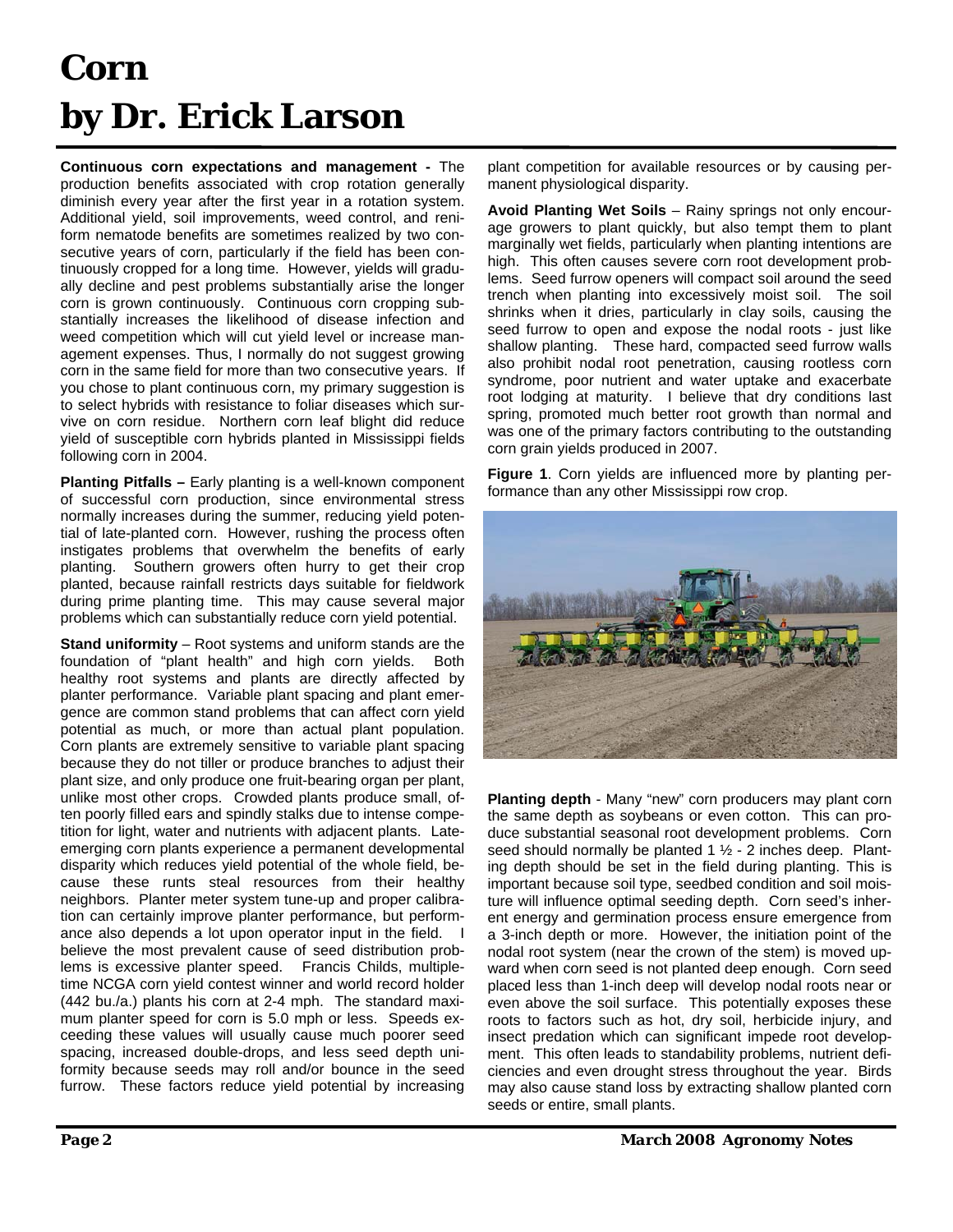## **Corn and Wheat continued... by Dr. Erick Larson**

**Starter fertilizer –** Many corn growers use starter fertilizer to supplement their corn fertility. Starter fertilizer promotes earlier maturity, enhances plant vigor, and often improves grain yield, especially in minimum or no-tillage systems. Starter fertilizer works by providing a concentrated phosphorus supply directly in the root zone of young plants. Phosphorus placement is very important to young plants with small root systems because phosphorus doesn't move in the soil. Even though nitrogen is an important part of starter fertilizer, it can move in the soil. That's why nitrogen placement is not as important to corn uptake, especially since corn has a fibrous root system with lots of lateral growth. Thus, nitrogen fertilizers alone are not very valuable as starter fertilizers. The most commonly used source of starter fertilizer is ammonium polyphosphate (10-34-0 or 11-37-0). Many brands of orthophosphate fertilizers are readily available. But they are much more expensive, have lower nutrient analyses, and routinely show no yield difference compared to polyphosphate fertilizers in field trials. When you apply starter fertilizer in the seed furrow, use no more than 4 gallons of ammonium polyphosphate per acre in 38 to 40-inch rows or 5 gallons per acre in 30-inch rows. Otherwise, you may cause salting injury to seedlings. Corn Belt growers often use coulter rigs that band starter fertilizer to the side and below the seed. These systems are efficient, safe for the plant, and effective.

**Figure 2.** Starter fertilizer often enhances early corn vigor.



**Zinc application** – Corn is a sensitive crop to zinc availability, particularly at high production levels. Like phosphorus, zinc is relatively immobile in soils. Therefore, if you desire to apply zinc in a band, it is best to apply it near the row in a starter fertilizer. Conversely, zinc will not be utilized very well when sidedressed with nitrogen fertilizer. Broadcast zinc should be incorporated into the soil with tillage prior to planting.

**Early nitrogen application –** Because Mississippi springs are often very wet, we suggest you apply nitrogen fertilizer at different times according to crop need. This split application method reduces the likelihood of considerable nitrogen loss due to wet weather before crop use. Corn uses less than 10 percent of its nitrogen before rapid vegetative growth begins. This growth spurt usually happens in late April through mid-May, depending on planting date and seasonal temperatures. You can use nitrogen more efficiently if you apply only a small portion of nitrogen just after plants emerge. Add the bulk of your nitrogen fertilizer just before the growth spurt, when the plants need it most. Our standard nitrogen recommendation is to apply no more than one-third of the total nitrogen near planting/crop emergence. Apply the remaining nitrogen about 30 days later. Corn should be higher than 12 inches or at V6 growth stage by the second application. Early fertilization can waste a lot of nitrogen, especially if there's a long period of wet weather before rapid corn growth begins. Nitrogen loss because of saturated soil happens mostly through denitrification, particularly in heavy, clay soils. Denitrification happens when microorganisms turn nitrate nitrogen into nitrogen gas. These gases then escape into the air. Warm soil temperatures speed up this process. Research indicates denitrification rates range from 2 to 3 percent per day at soil temperatures from 55 to 65 ˚F. Denitrification rates increase to about 5 percent per day when soil temperatures are warmer.

**Wheat Topdressing** – Wheat nitrogen topdressing should be completed soon. Proper nitrogen topdress timing should generally be based upon wheat growth stage and plant health, rather than the calendar. Wet soils and frequent rains have made for less than ideal application conditions this spring, but this is precisely why we strongly prefer split applications of nitrogen fertilizer for wheat production in Mississippi. Split application minimizes exposure of substantial amount nitrogen to unfavorable conditions. Delaying all nitrogen application indefinitely due to inclimate weather will greatly reduce yield potential by depriving plants of adequate nutrition. In other words, wheat's biological clock does not stop running because fertilizer application is late. The second nitrogen application of a split application method should usually occur just prior to rapid vegetative growth and deliver the majority of the crop's nutritional needs. This timing should generally be just prior to stem elongation (Feekes growth stages 5-6) when rapid upright growth and nitrogen uptake begins. If aerial application is possible and you choose to make a third split application, it should be applied during rapid stem elongation stages, well prior to heading. Nitrogen application at heading is generally too late to enhance grain yield. As temperatures warm and evaporation rates increase as the spring progresses, the general need for urease inhibitors, such as Agrotain, on urea fertilizers increases.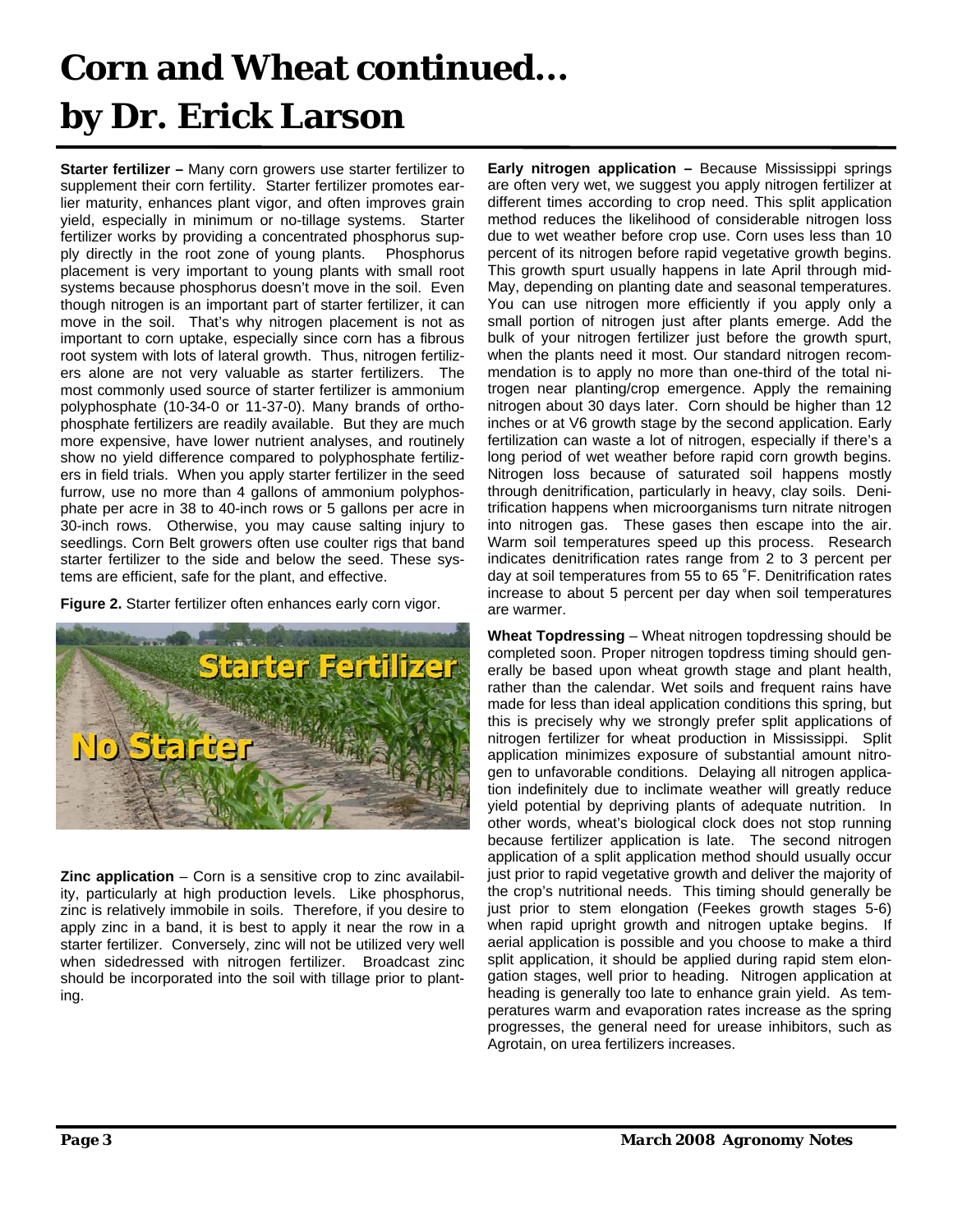## **Corn continued... by Dr. Erick Larson**

**Seeding Rate Suggestions** – Corn growers should strive for a goal of 24,000 to 32,000 plants per acre. Seeding rates should exceed the desired plant population about 5 to 10% depending upon planting conditions, seedbed preparation, and seed germination. The desired plant population may vary depending upon a field's yield potential, planter row width and planting date. If a corn yield goal of 200 bushels or more per acre (50 bu./a. soybeans or 2 bale cotton) is realistic, particularly under irrigation, then strive for 28,000-32,000 plants/acre. If this goal is unrealistic, then lower the seeding rate accordingly - do not generally exceed 28,000 plants/acre in dryland culture. Also, different row widths alter optimum plant population because it ultimately affects plant spacing. Close plant spacing increases competition for light, water and nutrients, which weakens stalk quality without increasing yield potential, particularly under stress. Thus, optimum plant population in wide rows is generally around 2,000 - 4,000 plants/acre less than narrow rows. Twin wide rows should be planted at rates similar to 30-inch rows. Ultra-early planted corn (soil temperature 50-55 degrees F) should be seeded about 10% thicker than normal because cool spring conditions usually promote higher seedling mortality and smaller plants with less leaf area at tassel, meaning more plants are needed to intercept available light. Conversely, growers should reduce seeding rate at later planting dates since warm temperatures enhance seedling establishment and produce taller, leafier plants, but are more likely to expose the crop to late-season drought stress, decreasing grain yield potential. Please refer to the following tables for specific seeding rate suggestions.

**Table 1.** Irrigated corn seeding rate recommendations.

| <b>Planter Row Width</b> |         |                              |         |                    |       |
|--------------------------|---------|------------------------------|---------|--------------------|-------|
|                          | 30-inch | 38-inch                      | 40-inch | <b>Final Stand</b> |       |
|                          |         |                              |         |                    |       |
| <b>Seeding</b>           |         | <b>Seed Spacing (inches)</b> |         | @10%               | @5%   |
| 24000                    | 8.7     | 6.9                          | 6.5     | 21600              | 22800 |
| 26000                    | 8.0     | 6.3                          | 6.0     | 23400              | 24700 |
| 28000                    | 7.5     | 5.9                          | 5.6     | 25200              | 26600 |
| 30000                    | 7.0     | 5.5                          | 5.2     | 27000              | 28500 |
| 32000                    | 6.5     | 5.2                          | 4.9     | 28800              | 30400 |
| 34000                    | 6.1     | 4.9                          | 4.6     | 30600              | 32300 |
| 36000                    | 5.8     | 4.6                          | 4.4     | 32400              | 34200 |

Suggestions dependent upon relative planting date:

Ultra-early planting dates

Optimum planting dates

Late planting dates

**Table 2.** Dryland corn seeding rate recommendations.

| <b>Planter Row Width</b> |         |                              |         |                    |       |
|--------------------------|---------|------------------------------|---------|--------------------|-------|
|                          | 30-inch | 38-inch                      | 40-inch | <b>Final Stand</b> |       |
| Seeding                  |         |                              |         | @10%               | @5%   |
| Rate                     |         | <b>Seed Spacing (inches)</b> |         | loss               | loss  |
| 24000                    | 8.7     | 6.9                          | 6.5     | 21600              | 22800 |
| 26000                    | 8.0     | 6.3                          | 6.0     | 23400              | 24700 |
| 28000                    | 7.5     | 5.9                          | 5.6     | 25200              | 26600 |
| 30000                    | 7.0     | 5.5                          | 5.2     | 27000              | 28500 |
| 32000                    | 6.5     | 5.2                          | 4.9     | 28800              | 30400 |
| 34000                    | 6.1     | 4.9                          | 4.6     | 30600              | 32300 |
| 36000                    | 5.8     | 4.6                          | 4.4     | 32400              | 34200 |

Suggestions dependent upon relative planting date:

Ultra-early planting dates Optimum planting dates Late planting dates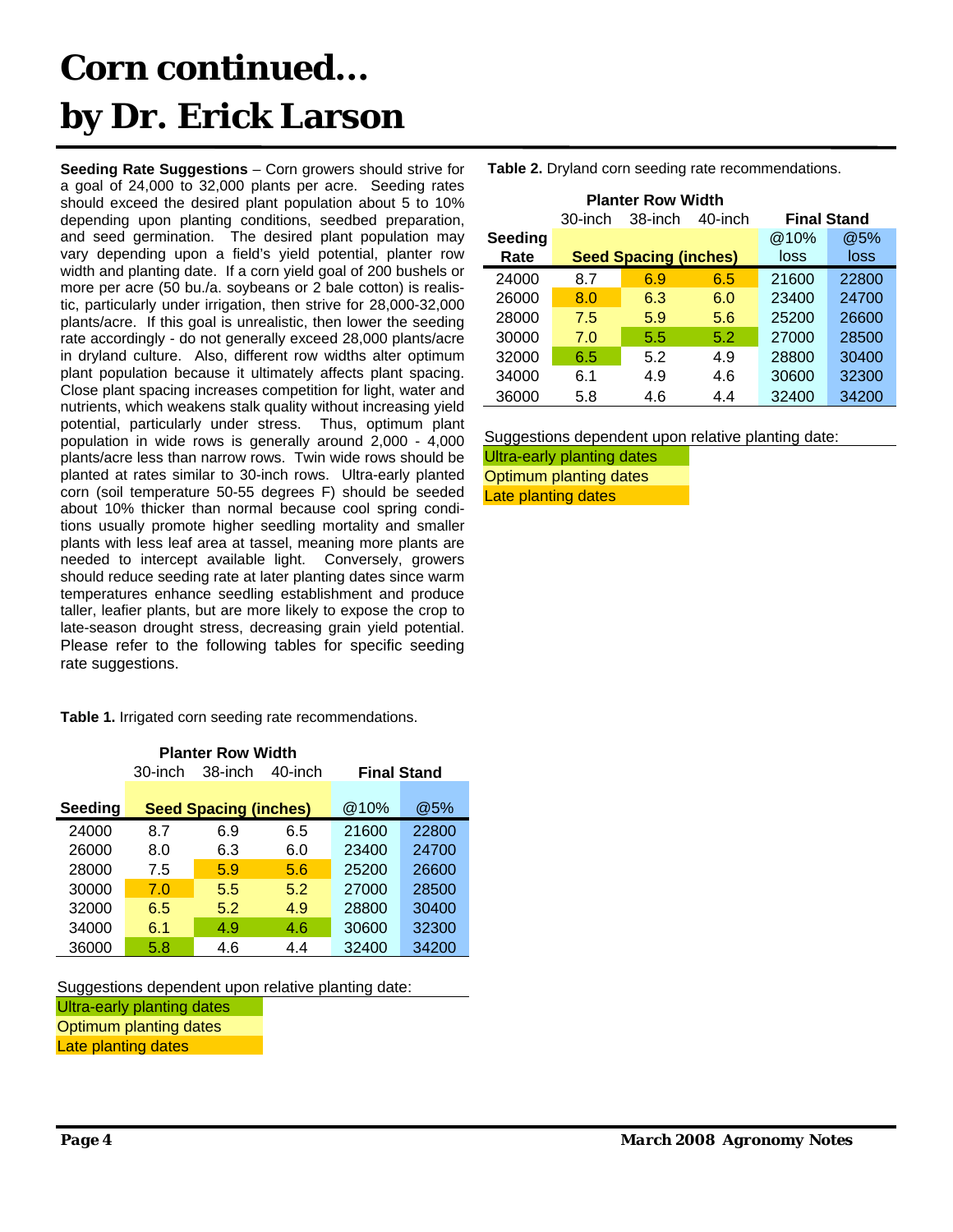## **Forages by Dr. Rocky Lemus**

Increasing fertilizer prices and the need for strategies that will maintain productivity is a major issue among livestock producers throughout the state. Fertilizing pastures is different from fertilizing hay because most of the nutrients can be recycled into the system. Pasture fertilization should be carefully controlled by considering the individual goals of the producer. I Necessity dictates the following questions in the determination of a fertility program: 1) How much production is needed for the animals; 2) What time of the year is the forage needed most?; 3) What species are present?; and 4) What are my management strategies?. These questions will allow a producer to increase fertilizer efficiency and reduce cost.

#### **Soil Testing**

Fertilizer is one of the major annual maintenance costs associated with the productivity of an established pasture. Soil testing is one of the most valuable tools for understanding pasture fertilization and recommendations are tailored to the type of forage being grown. However, less than 10% of the pastures in Mississippi are soil tested. Nitrogen, phosphorous, potassium, and lime constitute a real cash cost for forage producers. Therefore, many producers do not test soil and fertilize their soils regularly to avoid this expense. Soil testing should be considered an investment instead of an expense with today's fertilizer prices. Pasture land should be soil tested every 2 – 3 years. Before any nutrient application, it is necessary to know what soil pH is desirable for the species that are present. At the same time, soil pH has a large effect in nutrient availability and nutrient uptake (**Table 1**).

#### **Alternative Fertilizer Options**

**Poultry Litter –** Producers have expressed great interest in using poultry litter. Not all of the nutrients in poultry litter are immediately available for plants to use. Most of the nitrogen in poultry litter is in an organic form (about 89%), but poultry litter also contains ammonium (about 9%) and a small amount of nitrate (about 2%). The inorganic nitrogen (ammonium and nitrate) can be immediately used by plants. Organic nitrogen is not available to plants until it is converted to ammonium or nitrate by microorganisms in the soil. Because this is a biological process, the rate of conversion depends on soil moisture and temperature. The conversion takes place over time with the largest release of nitrogen shortly after application if the soil conditions are favorable [moist and warm conditions  $(>50$  °F)]. One advantage of poultry litter for pastures is that the slow conversion of organic to inorganic nitrogen distributes available nitrogen more evenly over the growing season.

**Legumes –** Increased incorporation of forage legumes becomes increasingly attractive as the expense of nitrogen fertilizer increases. While soil pH, phosphorus, and potassium requirements are higher for legumes; the combined cost of the increased requirement for these soil amendments is lower than the cost of nitrogen fertilizer. Another incentive for using clovers and other legumes is that they reduce the need for nitrogen fertilizers, improve seasonal distribution of forage dry matter by boosting summer production from the legumes, and improve forage quality by increasing protein levels and overall digestibility of the forage. The primary pathways for nitrogen transfer from the legumes to the soil are through grazing livestock and decomposition of dead legume plant material. If pastures contain at least 30 to 40% legumes, the addition of commercial nitrogen fertilizer can usually be avoided since most legumes could provide enough N to sustain productivity (**Table 2**). The amount of N legumes fix varies among species due to soil conditions, amount of water available, and other seasonal factors during growth (assume a 30 – 40% legume composition) (**Table 3**). It can range from as little as 20 lbs N/acre/year to more than 250 lbs N/acre/year. With N at 0.651 cents/lb, this would be equivalent to from \$13 to \$163/acre.

#### **Grazing Management and Nutrient Cycling**

Rotational grazing usually benefits nutrient cycling and distribution in pastures by high sticking rate in smaller areas. With continuous grazing at low stocking rates, much of the animal excreta are concentrated around the water source and under shade trees. When livestock consumes the available forage, 80 to 90% of the nitrogen in that forage passes through the animal and is excreted in the urine and feces. Unfortunately about 50% of the nitrogen in the urine is lost through volatilization. A rotational grazing management practice that leaves more of the soil covered with green plant residual (stop grazing at 3 -4 inches height) or dead litter keeps the soil cooler and enhances the urine infiltration rate while reducing ammonia loss. Producers can reduce recommended nitrogen rates 20% for the same yield goal on intensively managed pastures than in a continuously grazed pasture. Some studies have suggested that in a rotational grazing system as much as 50% of the pasture surface area may be affected by urine in a single year. In a continuous grazing system, approximately 2 to 5% of the pasture may be affected by cattle urine in a single grazing season. The effective N application rate from cattle urine is also affected by the type of grazing system. In a continuous grazing system, the effective N application is less than 1 lb N/acre/year, in a rotational system, it is about 30 – 50 lbs N/acre/year, and a twice-weekly rotation could contribute approximately 20 lb/acre/week of readily available urinary N to the pasture.

Fertilizing with nitrogen is a short-term management tool since its effect is usually immediate and does not last more than one grazing cycle. On the other hand, legume establishments are a long-term investments that improve soil and water quality as well as productivity. Additions of N fertilizer may cause a shift to more grass content in the year of application, and under poor management, fertilization is a driving force for increased weed competition. It is important that producers fertilize wisely and only the pastures most likely to be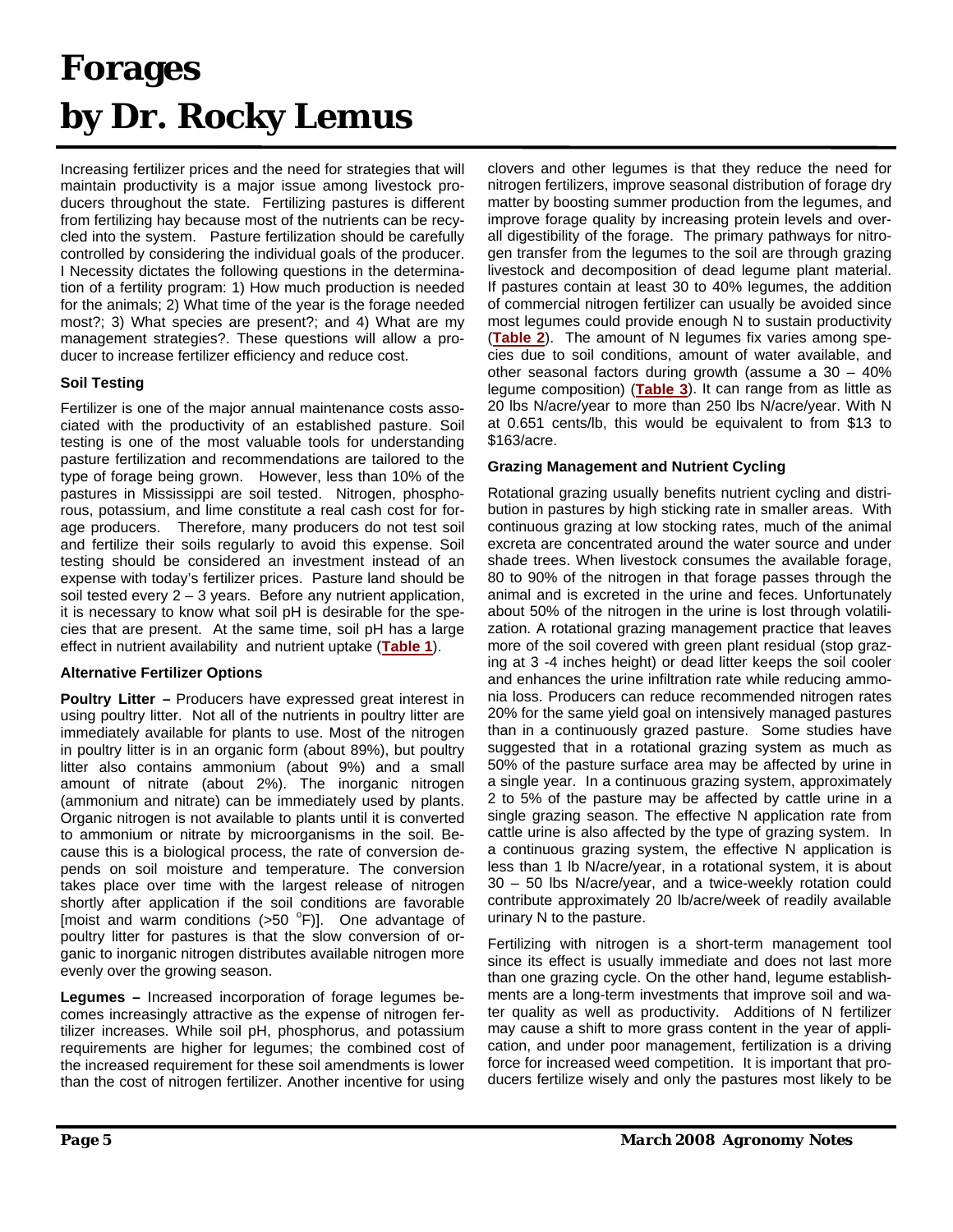#### **Forages continued… by Dr. Rocky Lemus**

grazed at the start of the season. With the high cost of N, use it as a specific management tool, not a blanket treatment.

| Soil pH | <b>Nitrogen</b> | <b>Phosphorous</b> | <b>Potassium</b> |
|---------|-----------------|--------------------|------------------|
| 4.5     | 21              | 8                  | 21               |
| 5.0     | 38              | 10                 | 30               |
| 5.5     | 52              | 15                 | 45               |
| 6.0     | 63              | 15                 | 60               |
| 7.0     | 70              | 30                 | 60               |

Source: Tony Provin, Soil Chemist, Texas A&M University.

#### Table 2. Estimated potential of N input by legumes.

| Legumes                          | Seasonality | $N$ (lb/ac) |
|----------------------------------|-------------|-------------|
| <b>White Clover</b>              | Perennial   | 200         |
| <b>Red Clover</b>                | Perennial   | 110         |
| <b>Crimson Clover</b>            | Annual      | 100         |
| <b>Arrowleaf Clover</b>          | Annual      | 100         |
| Vetch                            | Annual      | 60          |
| Coures Williams and Watson, MCLL |             |             |

purce, williams and watson, mod

#### Table 3. Economic value of interseeding legumes over N fertilization

| N rate (lb/ac) | Difference in Cost per acre for<br><b>Interseeding Legumes (\$)</b> |  |  |  |
|----------------|---------------------------------------------------------------------|--|--|--|
| 50             | $-8.95$                                                             |  |  |  |
| 100            | $-41.50$                                                            |  |  |  |
| 150            | $-74.05$                                                            |  |  |  |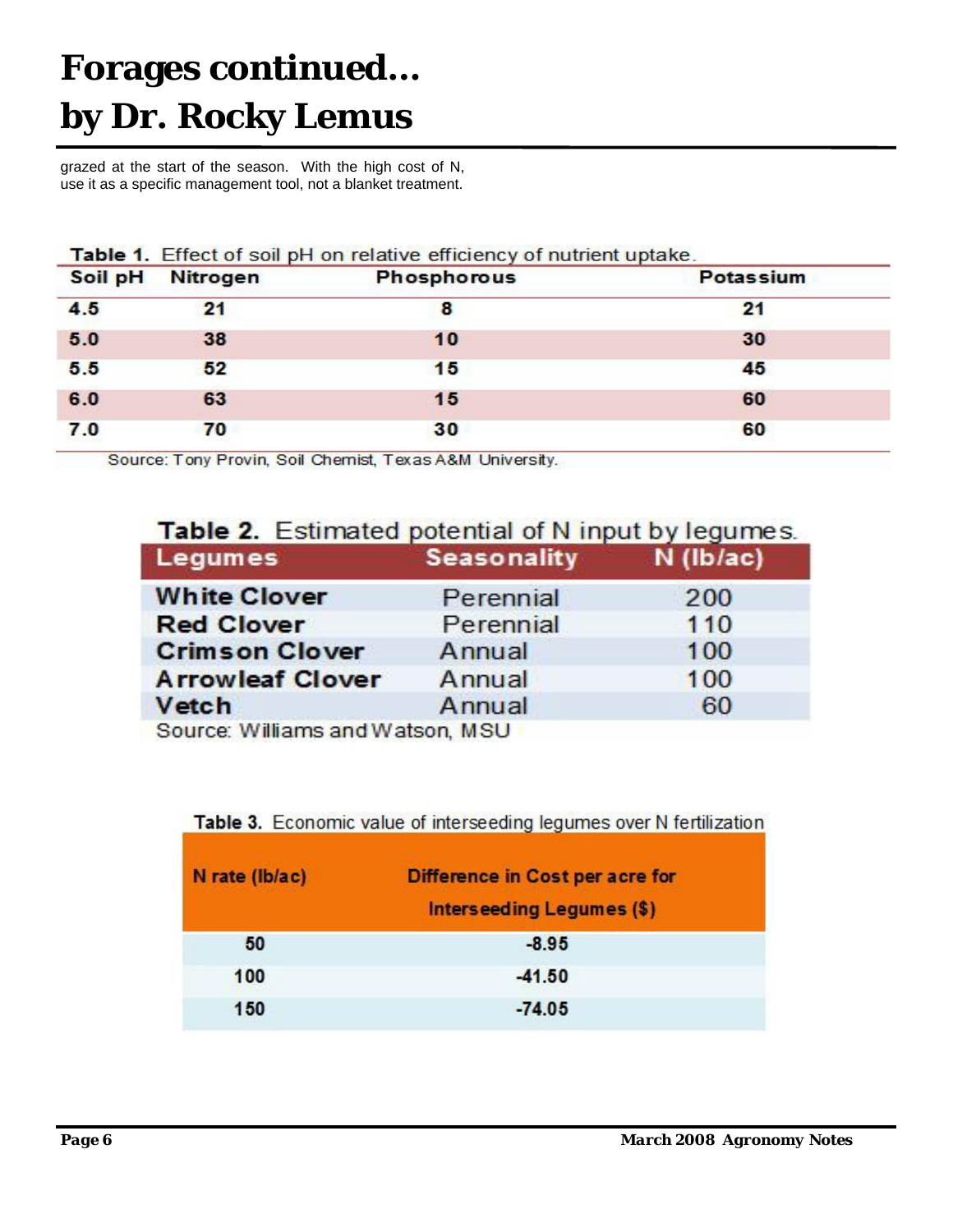## **Nutrient and Soil Management by Dr. Larry Oldham**

**New Land in Production -** Increased crop prices apparently are bringing land into production from some government programs, particularly in loess areas and northeast Mississippi. If you are considering this, be sure to know and understand the potential issues arising from support programs and payments. In addition, other land not traditionally used for row crops may come into production. With either case, it is critical to begin with soil testing, and to know crop specific issues such as inoculating soybean seed with rhizobia bacteria (see http://msucares.com/newsletters/pests/cis/2008/mcs208.pdf for more details by Dr. Trey Koger), managing nitrogen in corn, and managing potassium in cotton.

**Soil Testing** - Soil testing is the key for managing nutrients other than nitrogen in warm, humid Mississippi. As always, the most important results are the pH and lime requirement of the soil. Soil pH controls the availability of the nutrients already present in your soil, and lime requirement is a separate measurement of your soil's ability to react with added lime. Managing soil fertility in forage and pasture production with higher fertilizer prices is more challenging without higher end product prices. Check the forages section of this newsletter for more information on that subject.

**Can't Afford Fertilizer?** Back to the row crops, I'm hearing a lot of people saying they cannot afford fertilizer this year. However, is the question you cannot afford fertilizer? Or is the question can you not afford to fertilize? Presented below is one way to examine this issue.

**Table 1** is from soil test summaries from the Mississippi State Extension Service Laboratory for two years in the fairly recent past for samples from the Delta and northeast Mississippi. Approximately 10 to 20 percent of the samples have pH's lower than 5.4. Below pH 5.4, some nutrients are less plant available and other non-essential elements become more problematic for growing plants. Interestingly, in this comparison, the Delta cotton samples indicate fewer potential soil pH issues eight years later, and correspondingly, about fifteen percent better soil test phosphate results. However, do these soil test phosphate levels indicate the conventional wisdom about cotton and phosphorus nutrition in the Delta needs questioning? Particularly after over 100 years of production in some fields? Maybe, or maybe not, these results are from only one laboratory.

**Table 2** contains the Mississippi soil test based phosphate and potash recommendation set for soybeans from the MSU ES soybean fertility publication. No phosphate or potash fertilizer is recommended in the high and very high categories. In the medium category, the recommended fertilizer rates can be considered maintenance. Soil fertility Extension specialists at North Carolina State recently compiled and updated nutrient removal rates for many agronomic and horticultural crops. At a fifty bushel yield level, the updated data is 40 pounds of phosphate and 74 pounds of potash removed in the beans,

and 16 pounds phosphate and another 74 pounds of potash are in the recycled leaves, stems, and pods.

Where we need to pay very close attention with DAP prices in the mid-\$700's and potash in the \$500's is the low and very low categories. While it is possible the percentage yield decrease may be minimal (8%) if fertilizer is not used with soil tests in the low range, it is also possible the yield will be 25% lower. At a 50 bushel per acre potential yield, taking 12.5 bushels out of the picture, at \$12 per bushel for soybeans, the cost of not applying is \$150. Management needs to assess whether this is acceptable given their production system and variables in addition to fertilizer costs: soil-specific yield potential, irrigation, pest management, weather, variety yield potential, etc. Soils testing in the very low range require even detailed decision processes.

**Table 1.** Row crop soil test results for pH, phosphate, and potash as percentages of samples for soybeans, cotton, and feed grains during two fiscal years by the Mississippi State University Extension Service Soil Testing Laboratory from the Upper Coastal Plain (northeast Mississippi) and Delta regions. (Note: MSU ES calibration for phosphate and potash is based on the Mississippi Soil Test method.)

| Variable                                    | <b>Upper Coastal Plain</b> |       | Delta        |             |  |
|---------------------------------------------|----------------------------|-------|--------------|-------------|--|
|                                             |                            | 2004- | 1996-        | 2004-       |  |
|                                             | 1996-1997                  | 2005  | <u> 1997</u> | <u>2005</u> |  |
| <b>Soybeans</b> as Indicated Crop           |                            |       |              |             |  |
| pH < 5.4                                    | 22                         | 21    | 18           | 21          |  |
| Low or Medium<br>$P_2O_5$                   | 54                         | 49    | 31           | 29          |  |
| Low or Medium<br>$K_2O$                     | 46                         | 40    | 14           | 15          |  |
| <b>Cotton</b> as Indicated Crop             |                            |       |              |             |  |
| pH < 5.4                                    | 19                         | 29    | 14           | 10          |  |
| Low or Medium<br>$P_2O_5$                   | 40                         | 43    | 27           | 28          |  |
| Low or Medium<br>$K_2O$                     | 49                         | 43    | 35           | 18          |  |
| <b>Corn</b> (feed grains) as Indicated Crop |                            |       |              |             |  |
| pH < 5.4                                    | 23                         | 23    | 19           | 8           |  |
| Low or Medium<br>$P_2O_5$                   | 52                         | 58    | 28           | 28          |  |
| Low or Medium<br>$K_2O$                     | 59                         | 55    | 23           | 20          |  |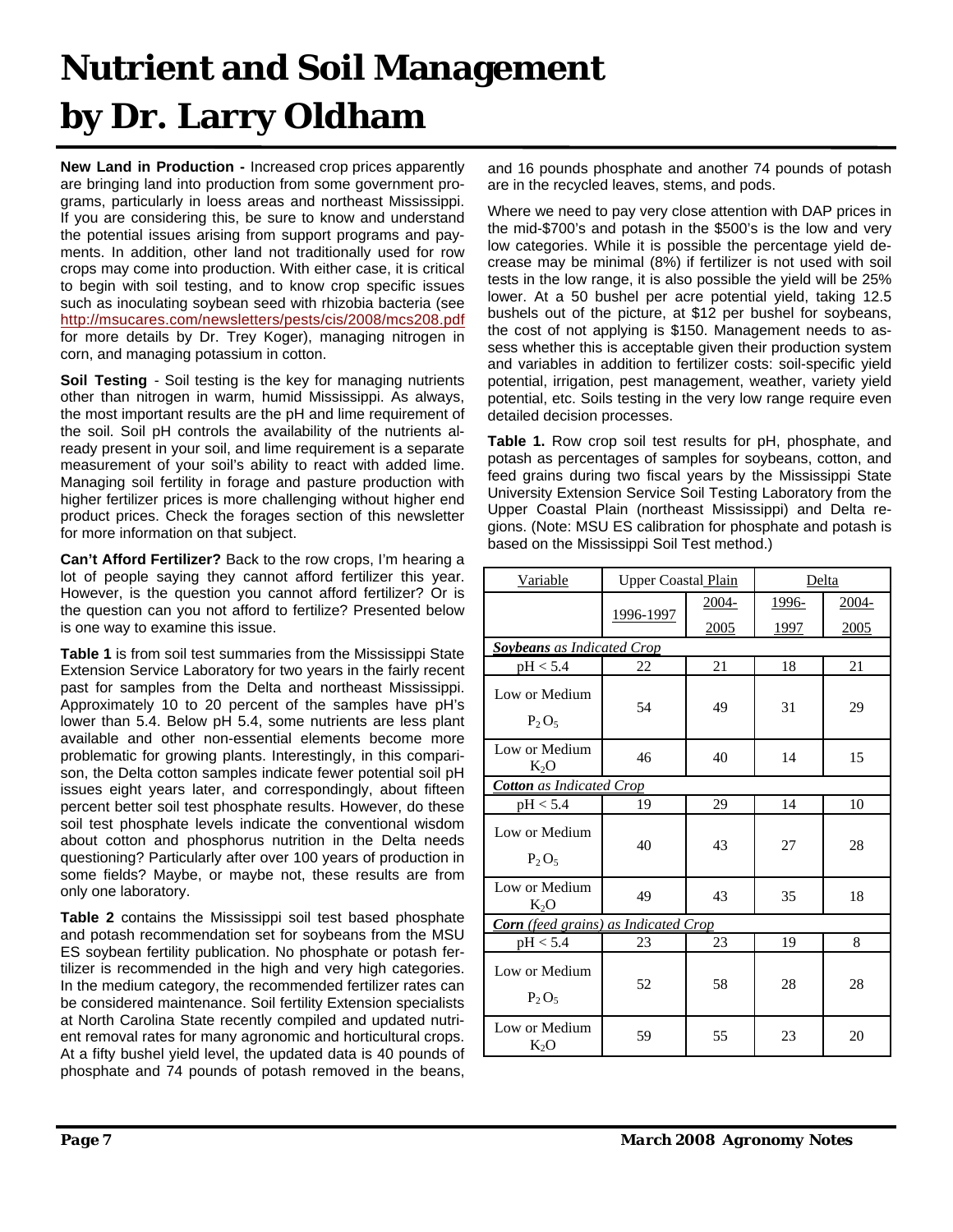## **Nutrient and Soil Management continued… by Dr. Larry Oldham**

**Table 2.** Mississippi soil test phosphate indices, corresponding expected yields, and fertilizer recommendations for soybeans, based on using Mississippi Soil Test extractant.

|              | <b>Expected Yield Without</b><br>Fertilizer |        | <b>MSU-ES Fertilizer</b><br><b>Recommendation</b> |                    |
|--------------|---------------------------------------------|--------|---------------------------------------------------|--------------------|
|              | $P_2O_5$                                    | $K_2O$ | $P_2O_5$                                          | $K_2O$             |
| Soil Test    | $--- 96$ $---$                              |        |                                                   | $---1b/acre$ $---$ |
| Very<br>Low  | $35 - 80$                                   | 50-80  | 120                                               | 120                |
| Low          | 75-96                                       | 75-96  | 60                                                | 60                 |
| Medium       | 92-100                                      | 92-100 | 30                                                | 60                 |
| High         | 100                                         | 100    | $\theta$                                          | $\overline{0}$     |
| Very<br>High | 100                                         | 100    | 0                                                 | 0                  |

 I have stressed the importance of a good relationship with your fertilizer supplier in the past, and it continues to be critical as planting begins the next few weeks. Fertilizer prices are higher at each level of movement, from manufacturing or mining, and the price of energy seems to increase daily. The local coop or business must manage their assets efficiently to continue to operate, so cooperation can be beneficial to both ends of the deal.

## **Soybean by Dr. Trey Koger**

**Seed Shortage -** By now, most if not all of us who are planting soybean this spring are aware of the seed shortage issue. The shortage is not restricted to group four varieties, which we plant on the majority of our acreage statewide. The shortage is for all maturity groups we plant in the state (group three, four, and five varieties) and not is restricted to just Mississippi. This issue is affecting the entire midsouth and southeastern US regions. All of the seed companies have experienced seed shortages to some degree that in the end has affected all of us, and is leaving some uncertainty to how many acres we are able to plant this spring.

**Seed Quality** - Another key issue that is taking a back seat to seed availability, but is every bit as important is seed quality. Once you know you are going to have sufficient quantity of seed to plant your planned acreage, the quality of the seed should be a top priority. If it comes down to picking between two really good varieties you are familiar with that are different with respect to quality,

pick the one with the best quality. This year, however, it doesn't appear we're going to have that luxury.

**Tests for Evaluating Seed Quality** - Percent seed germination is the most common test conducted to provide some information as to the overall quality of soybean seed. Percent germination is a measure of the percentage of the seed that germinates at a standard temperature of 77º F. The standard level for germination is 80%. Seed that has as low as 60% germination can be sold in Mississippi. Seed sold in Mississippi must be tagged with the percent germination according to the state seed law. Percent germination for soybean seed sold in Mississippi is bracketed into three categories. Seed that has 80% or better germination is tagged as 80% germination. Seed that has 70 to 79% germination must be tagged as 70% germination. Seed that has 60 to 69% germination is tagged as 60% germination. Soybean seed that has less than 60% germination is not permitted to be sold according to state law.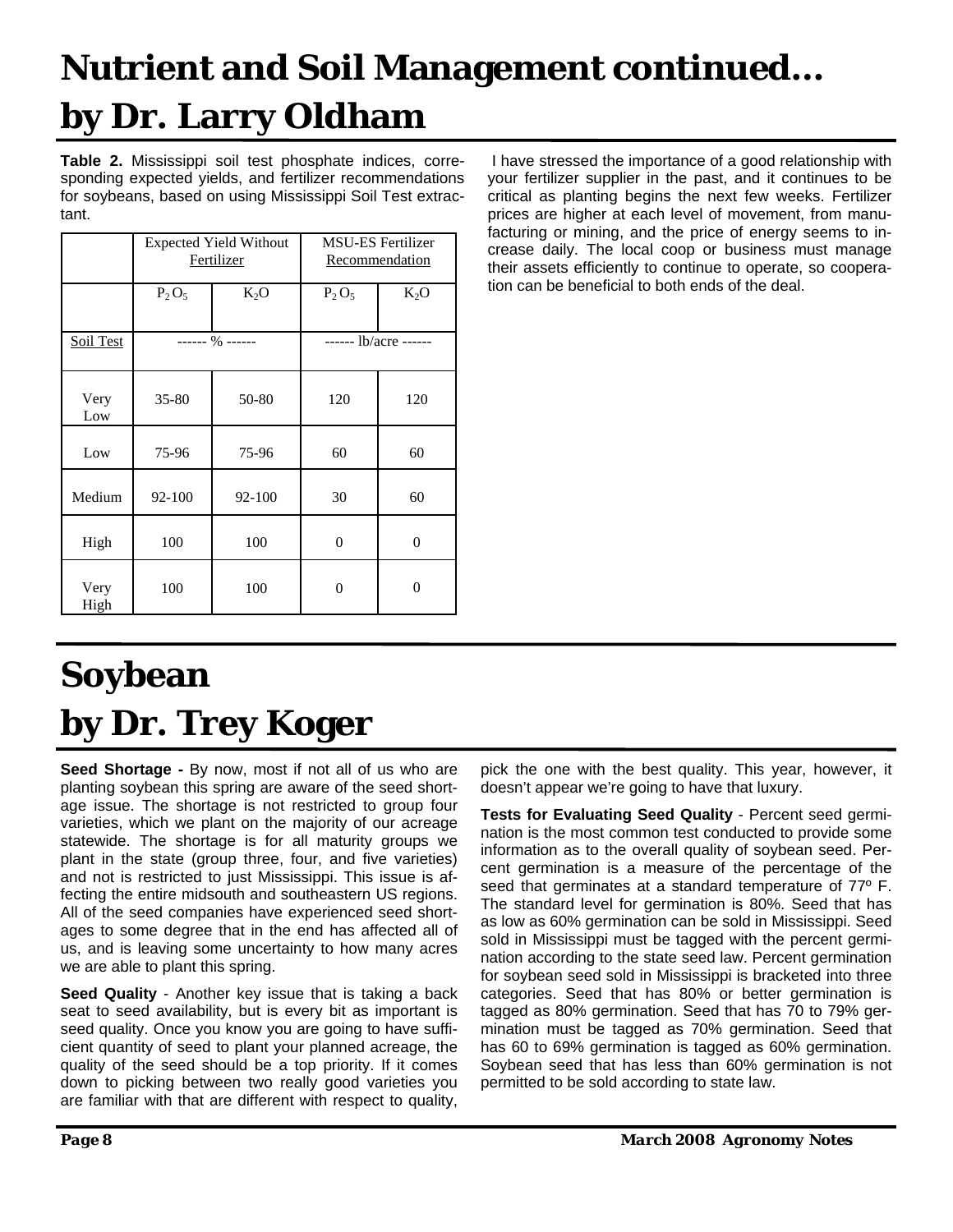## **Soybean continued... by Dr. Trey Koger**

The accelerated aging test is a good measure of soybean seed quality and vigor. This test exposes seed for short periods to high temperatures (105º F) and relative humidity (100%) for 3 to 4 days. The seeds are then removed from the stress conditions and then exposed to optimal germination conditions. Exposing seed to extreme temperature and humidity causes rapid seed deterioration and provides excellent information on overall vigor of the seed. Seed lots with high vigor will withstand these extreme conditions and still germinate at high levels. Seed lots with low vigor will deteriorate quicker when exposed to these extreme conditions and will not maintain good germination levels. Soybean seed sold in Mississippi are not required to be subjected to an accelerated aging test. However, most companies subject seed lots to this test before shipping the seed to the distributor. Ask your seed dealer or distributor about whether or not your seed has been tested for accelerated aging.

**Germination vs. Accelerated Aging Results** - The percent germination and accelerated aging tests are both excellent for providing information on overall seed quality. It is important to note, however, that the results of the two tests are not always mirror images of one another. Just because the results of one is high doesn't necessarily mean the results of the other is going to be high. It is not uncommon to see percent germination low, but results of accelerated aging high. In some cases the percent germination can be high and the accelerated aging test low. Remember that the percent germination test is a good measure of just that, the percent of the seed that germinates and is not a good measure of the overall seed vigor. The accelerated aging test is a good measure of overall seed vigor.

**Seed Testing Lab** - The Seed Testing and Inspection lab (Bureau of Plant Industry) on the MSU campus is testing seed lots at a record pace right now. Just last week, Dr. Lester Spell (Commissioner of the Mississippi Department of Agriculture and Commerce) requested that all soybean seed lots to be sold in the state were to be tested for percent germination. This request was made because 40% of all seed tested in the Seed Testing and Inspection lab were running low germination (below 80%). This level of low germination is extremely high compared to levels we have seen in previous years. Significant levels of low germinating soybean seed lots are attributed to extreme weather conditions last summer and early fall in areas of the country where the majority of our soybean seed is increased. Most of the soybean seed we plant in Mississippi comes from seed increase production fields in northeast Arkansas, the bootheel of Missouri, and southern Illinois and Indiana. These areas had extremely hot conditions during the seed fill period and had extremely low moisture levels during harvest. A tremendous amount of mechanical damage to harvested seed was the result. Nearly 90% of the seed running low germination in the Seed Testing and Inspection lab is due to mechanical damage. See the photo in **Figure 1** for an example of soybean seed having low germination due to mechanical damage. Pay special attention to the red arrow showing a seed that germinated but was cracked due to mechanical damage. The seed germinated normally but the lower portion of the cotyledons are brown and dying due to the seed being cracked due to mechanical damage. This seedling will eventually die. The second picture (**Figure 2**) is a close up of the dying seedling.

**Compensating for Mechanical Damage** - If seed has low germination due to mechanical damage, the only thing we can do is plant more seed . The seeding rate should be adjusted accordingly to account for seed having low germination. On a good note, the overall vigor of soybean seed tested in the Seed Testing and Inspection lab is good, with 70% germination for seed exposed to the accelerated aging test. Seed having good germination that are then exposed to the accelerated aging test shows that the soybean seed we are going to plant, overall, have good vigor.

**Calculating Seeding Rates** - Here are a few scenarios for adjusting seeding rate when percent germination for the seed you are going to plant is low (below 80%). Keep in mind that we like to target 120,000 plants per acre for group fours and 100,000 plants per acre for group fives. These recommended rates are based on extensive seeding rate research we have conducted over the past three years for our early soybean production system. Let us use recommended rates of 120,000 and 100,000 plant per acre. Keep in mind, these rates are plants per acre—not seeds per acre. There are several assumptions made when coming up with seeding rates for these planting rates. Let us initially assume 80% of the seed germinates and 90% of those seed that germinate actually come up. The 90% emergence number is an arbitrary number that you come up and is strictly based on how many of the seed capable of germinating will actually come up. Percent emergence can be affected by planting depth, roughness of the ground, potential for soil crusting, and type of planter or drill. The percent germination information will be posted on the seed bag. The percent emergence number is not posted on the bag, but is again is an arbitrary number you come up with.

**Scenario 1:** To obtain 120,000 plants per acre at 80% germination and 90% emergence you need to plant about 167,000 seeds per acre.

(120,000 / 80% germination) / 90% emergence ~ 167,000 seeds/acre.

**Scenario 2:** To obtain 120,000 plants per acre at 70% germination and 90% emergence, you need to plant about 190,000 seed per acre.

(120,000 / 70% germination) / 90% emergence ~ 190,000 seeds/acre.